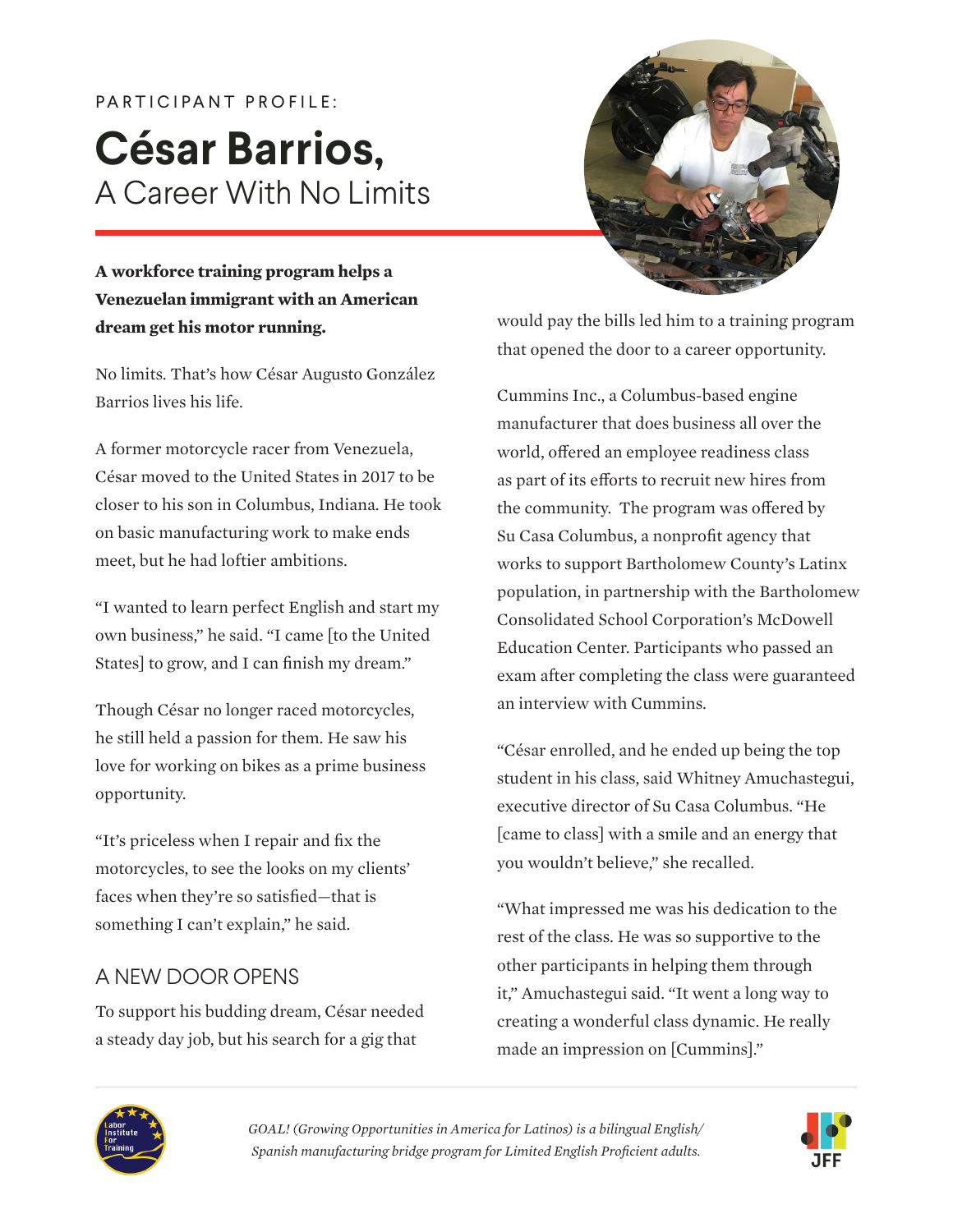## OPPORTUNITY KNOCKS AGAIN

Before César finished his employability class, LIFT presented him with an opportunity to pursue additional training through a program called Growing Opportunities in America for Latinos (GOAL). César jumped at the chance and encouraged his fellow classmates to take advantage of this additional training opportunity. Shortly after starting his GOAL training, César accepted a job offer from Cummins as a line operator.

The GOAL program allows limited Englishspeaking Latinx workers an opportunity to develop the skills required for highly soughtafter production jobs, GOAL combines English language instruction with a Spanish-language version of the coursework and assessments for the Manufacturing Skill Standards Council's Certified Production Technician (CPT) credential. GOAL is funded by a TechHire Grant that the U.S. Department of Labor awarded to the Labor Institute for Training (LIFT), an Indianabased nonprofit that assists in the development and delivery of educational programs that increase and improve employment opportunities for unemployed, underemployed, and incumbent workers. JFF provides executive support and services to assist with LIFT's program delivery.

César eagerly completed two of the four modules in GOAL before starting his job at Cummins. He





*GOAL! (Growing Opportunities in America for Latinos) is a bilingual English/ Spanish manufacturing bridge program for Limited English Proficient adults.*